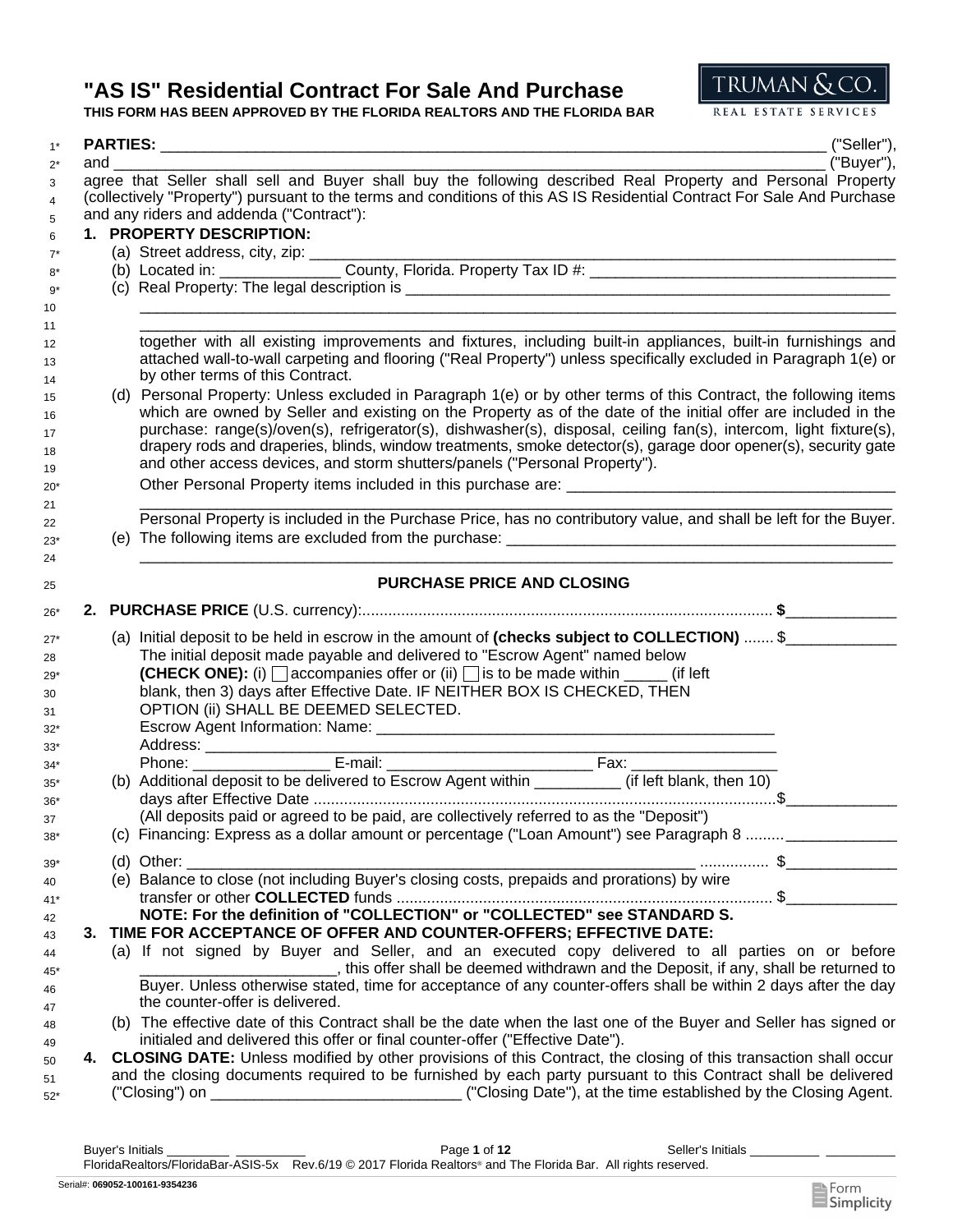## <sup>53</sup>**5. EXTENSION OF CLOSING DATE:**

58 59 60

87\*

- (a) If Paragraph 8(b) is checked and Closing funds from Buyer's lender(s) are not available on Closing Date due to Consumer Financial Protection Bureau Closing Disclosure delivery requirements ("CFPB Requirements"), then Closing Date shall be extended for such period necessary to satisfy CFPB Requirements, provided such period shall not exceed 10 days.
	- (b) If an event constituting "Force Majeure" causes services essential for Closing to be unavailable, including the unavailability of utilities or issuance of hazard, wind, flood or homeowners' insurance, Closing Date shall be extended as provided in STANDARD G.

## <sup>61</sup>**6. OCCUPANCY AND POSSESSION:**

- (a) Unless the box in Paragraph 6(b) is checked, Seller shall, at Closing, deliver occupancy and possession of the Property to Buyer free of tenants, occupants and future tenancies. Also, at Closing, Seller shall have removed all personal items and trash from the Property and shall deliver all keys, garage door openers, access devices and codes, as applicable, to Buyer. If occupancy is to be delivered before Closing, Buyer assumes all risks of loss to the Property from date of occupancy, shall be responsible and liable for maintenance from that date, and shall be deemed to have accepted the Property in its existing condition as of time of taking occupancy.
	- (b) **CHECK IF PROPERTY IS SUBJECT TO LEASE(S) OR OCCUPANCY AFTER CLOSING.** If Property is subject to a lease(s) after Closing or is intended to be rented or occupied by third parties beyond Closing, the facts and terms thereof shall be disclosed in writing by Seller to Buyer and copies of the written lease(s) shall be delivered to Buyer, all within 5 days after Effective Date. If Buyer determines, in Buyer's sole discretion, that the lease(s) or terms of occupancy are not acceptable to Buyer, Buyer may terminate this Contract by delivery of written notice of such election to Seller within 5 days after receipt of the above items from Seller, and Buyer shall be refunded the Deposit thereby releasing Buyer and Seller from all further obligations under this Contract. Estoppel Letter(s) and Seller's affidavit shall be provided pursuant to STANDARD D. If Property is intended to be occupied by Seller after Closing, see Rider U. POST-CLOSING OCCUPANCY BY SELLER.
- **7. ASSIGNABILITY: (CHECK ONE):** Buyer  $\Box$  may assign and thereby be released from any further liability under this Contract;  $\Box$  may assign but not be released from liability under this Contract; or  $\Box$  may not assign this Contract. 77\* 78\* 79

## 80**FINANCING**

## <sup>81</sup>**8. FINANCING:**

- $\Box$  (a) Buyer will pay cash for the purchase of the Property at Closing. There is no financing contingency to Buyer's obligation to close. If Buyer obtains a loan for any part of the Purchase Price of the Property, Buyer acknowledges that any terms and conditions imposed by Buyer's lender(s) or by CFPB Requirements shall not affect or extend the Buyer's obligation to close or otherwise affect any terms or conditions of this Contract.
- $\Box$  (b) This Contract is contingent upon Buyer obtaining approval of a  $\Box$  conventional  $\Box$  FHA  $\Box$  VA or  $\Box$ other \_\_\_\_\_\_\_\_\_\_\_\_\_\_ (describe) loan within \_\_\_\_\_\_\_ (if left blank, then 30) days after Effective Date ("Loan Approval Period") for (CHECK ONE):  $\Box$  fixed,  $\Box$  adjustable,  $\Box$  fixed or adjustable rate in the Loan Amount (See Paragraph 2(c)), at an initial interest rate not to exceed \_\_\_\_\_\_\_ % (if left blank, then prevailing rate based upon Buyer's creditworthiness), and for a term of \_\_\_\_\_\_\_ (if left blank, then 30) years ("Financing").  $86*$ 88\* 89\* 90\*

(i) Buyer shall make mortgage loan application for the Financing within \_\_\_\_\_\_\_ (if left blank, then 5) days after Effective Date and use good faith and diligent effort to obtain approval of a loan meeting the Financing terms ("Loan Approval") and thereafter to close this Contract. Loan Approval which requires a condition related to the sale by Buyer of other property shall not be deemed Loan Approval for purposes of this subparagraph. 91\* 92 93 94

- Buyer's failure to use diligent effort to obtain Loan Approval during the Loan Approval Period shall be considered a default under the terms of this Contract. For purposes of this provision, "diligent effort" includes, but is not limited to, timely furnishing all documents and information and paying of all fees and charges requested by Buyer's mortgage broker and lender in connection with Buyer's mortgage loan application. 95 96 97 98
- (ii) Buyer shall keep Seller and Broker fully informed about the status of Buyer's mortgage loan application, Loan Approval, and loan processing and authorizes Buyer's mortgage broker, lender, and Closing Agent to disclose such status and progress, and release preliminary and finally executed closing disclosures and settlement statements, to Seller and Broker. 99 100 101 102
- <sup>103</sup> (iii) Upon Buyer obtaining Loan Approval, Buyer shall promptly deliver written notice of such approval to Seller.
- (iv) If Buyer is unable to obtain Loan Approval after the exercise of diligent effort, then at any time prior to expiration of the Loan Approval Period, Buyer may provide written notice to Seller stating that Buyer has been unable to obtain Loan Approval and has elected to either: 104 105 106
- <sup>107</sup> (1) waive Loan Approval, in which event this Contract will continue as if Loan Approval had been obtained; or <sup>108</sup> (2) terminate this Contract.

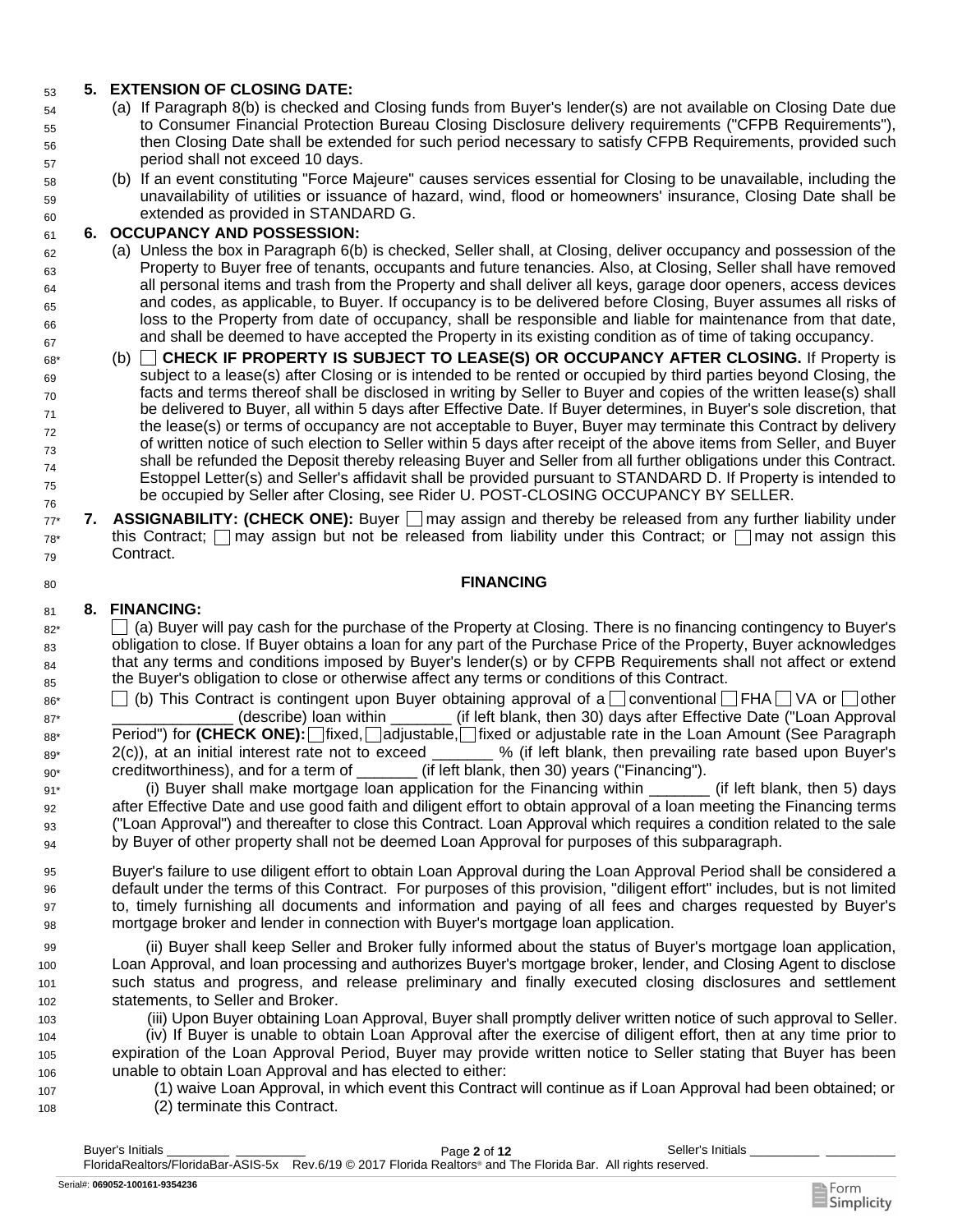| 109    | (v) If Buyer fails to timely deliver either notice provided in Paragraph 8(b)(iii) or (iv), above, to Seller prior to                                                                                      |  |
|--------|------------------------------------------------------------------------------------------------------------------------------------------------------------------------------------------------------------|--|
| 110    | expiration of the Loan Approval Period, then Loan Approval shall be deemed waived, in which event this Contract                                                                                            |  |
| 111    | will continue as if Loan Approval had been obtained, provided however, Seller may elect to terminate this Contract                                                                                         |  |
| 112    | by delivering written notice to Buyer within 3 days after expiration of the Loan Approval Period.                                                                                                          |  |
| 113    | (vi) If this Contract is timely terminated as provided by Paragraph 8(b)(iv)(2) or (v), above, and Buyer is not in                                                                                         |  |
| 114    | default under the terms of this Contract, Buyer shall be refunded the Deposit thereby releasing Buyer and Seller                                                                                           |  |
| 115    | from all further obligations under this Contract.                                                                                                                                                          |  |
| 116    | (vii) If Loan Approval has been obtained, or deemed to have been obtained, as provided above, and Buyer                                                                                                    |  |
| 117    | fails to close this Contract, then the Deposit shall be paid to Seller unless failure to close is due to: (1) Seller's                                                                                     |  |
| 118    | default or inability to satisfy other contingencies of this Contract; (2) Property related conditions of the Loan Approval                                                                                 |  |
| 119    | have not been met (except when such conditions are waived by other provisions of this Contract); or (3) appraisal                                                                                          |  |
| 120    | of the Property obtained by Buyer's lender is insufficient to meet terms of the Loan Approval, in which event(s) the                                                                                       |  |
| 121    | Buyer shall be refunded the Deposit, thereby releasing Buyer and Seller from all further obligations under this                                                                                            |  |
| 122    | Contract.                                                                                                                                                                                                  |  |
| $123*$ | $\overline{a}$ (c) Assumption of existing mortgage (see rider for terms).                                                                                                                                  |  |
| $124*$ | $\overline{\phantom{a}}$ (d) Purchase money note and mortgage to Seller (see riders; addenda; or special clauses for terms).                                                                               |  |
| 125    | <b>CLOSING COSTS, FEES AND CHARGES</b>                                                                                                                                                                     |  |
| 126    | 9. CLOSING COSTS; TITLE INSURANCE; SURVEY; HOME WARRANTY; SPECIAL ASSESSMENTS:                                                                                                                             |  |
| 127    | (a) COSTS TO BE PAID BY SELLER:                                                                                                                                                                            |  |
| 128    | • Documentary stamp taxes and surtax on deed, if any<br>• HOA/Condominium Association estoppel fees                                                                                                        |  |
| 129    | • Owner's Policy and Charges (if Paragraph 9(c)(i) is checked)<br>• Recording and other fees needed to cure title                                                                                          |  |
| 130    | • Title search charges (if Paragraph 9(c)(iii) is checked)<br>• Seller's attorneys' fees                                                                                                                   |  |
| $131*$ | • Municipal lien search (if Paragraph 9(c)(i) or (iii) is checked)<br>• Other:                                                                                                                             |  |
| 132    | If, prior to Closing, Seller is unable to meet the AS IS Maintenance Requirement as required by Paragraph 11                                                                                               |  |
| 133    | a sum equal to 125% of estimated costs to meet the AS IS Maintenance Requirement shall be escrowed at                                                                                                      |  |
| 134    | Closing. If actual costs to meet the AS IS Maintenance Requirement exceed escrowed amount, Seller shall pay                                                                                                |  |
| 135    | such actual costs. Any unused portion of escrowed amount(s) shall be returned to Seller.                                                                                                                   |  |
| 136    | (b) COSTS TO BE PAID BY BUYER:                                                                                                                                                                             |  |
| 137    | • Taxes and recording fees on notes and mortgages<br>• Loan expenses                                                                                                                                       |  |
| 138    | • Recording fees for deed and financing statements<br>• Appraisal fees                                                                                                                                     |  |
| 139    | • Owner's Policy and Charges (if Paragraph 9(c)(ii) is checked)<br>• Buyer's Inspections                                                                                                                   |  |
| 140    | • Survey (and elevation certification, if required)<br>• Buyer's attorneys' fees                                                                                                                           |  |
| 141    | • Lender's title policy and endorsements<br>• All property related insurance                                                                                                                               |  |
| 142    | · Owner's Policy Premium (if Paragraph<br>• HOA/Condominium Association application/transfer fees                                                                                                          |  |
| 143    | • Municipal lien search (if Paragraph 9(c)(ii) is checked)<br>9 (c)(iii) is checked.)                                                                                                                      |  |
| $144*$ | •Other:                                                                                                                                                                                                    |  |
| $145*$ | (c) TITLE EVIDENCE AND INSURANCE: At least ______ (if left blank, then 15, or if Paragraph 8(a) is checked,                                                                                                |  |
| 146    | then 5) days prior to Closing Date ("Title Evidence Deadline"), a title insurance commitment issued by a Florida                                                                                           |  |
| 147    | licensed title insurer, with legible copies of instruments listed as exceptions attached thereto ("Title                                                                                                   |  |
| 148    | Commitment") and, after Closing, an owner's policy of title insurance (see STANDARD A for terms) shall be                                                                                                  |  |
| 149    | obtained and delivered to Buyer. If Seller has an owner's policy of title insurance covering the Real Property, a                                                                                          |  |
| 150    | copy shall be furnished to Buyer and Closing Agent within 5 days after Effective Date. The owner's title policy                                                                                            |  |
| 151    | premium, title search and closing services (collectively, "Owner's Policy and Charges") shall be paid, as set                                                                                              |  |
| 152    | forth below. The title insurance premium charges for the owner's policy and any lender's policy will be calculated                                                                                         |  |
| 153    | and allocated in accordance with Florida law, but may be reported differently on certain federally mandated                                                                                                |  |
| 154    | closing disclosures and other closing documents. For purposes of this Contract "municipal lien search" means a                                                                                             |  |
| 155    | search of records necessary for the owner's policy of title insurance to be issued without exception for unrecorded                                                                                        |  |
| 156    | liens imposed pursuant to Chapters 159 or 170, F.S., in favor of any governmental body, authority or agency.                                                                                               |  |
| 157    | (CHECK ONE):                                                                                                                                                                                               |  |
| 158*   | (i) Seller shall designate Closing Agent and pay for Owner's Policy and Charges, and Buyer shall pay the                                                                                                   |  |
| 159    | premium for Buyer's lender's policy and charges for closing services related to the lender's policy,<br>endorsements and loan closing, which amounts shall be paid by Buyer to Closing Agent or such other |  |
| 160    | provider(s) as Buyer may select; or                                                                                                                                                                        |  |
| 161    |                                                                                                                                                                                                            |  |
| $162*$ | (ii) Buyer shall designate Closing Agent and pay for Owner's Policy and Charges and charges for closing<br>services related to Buyer's lender's policy, endorsements and loan closing; or                  |  |
| 163    |                                                                                                                                                                                                            |  |

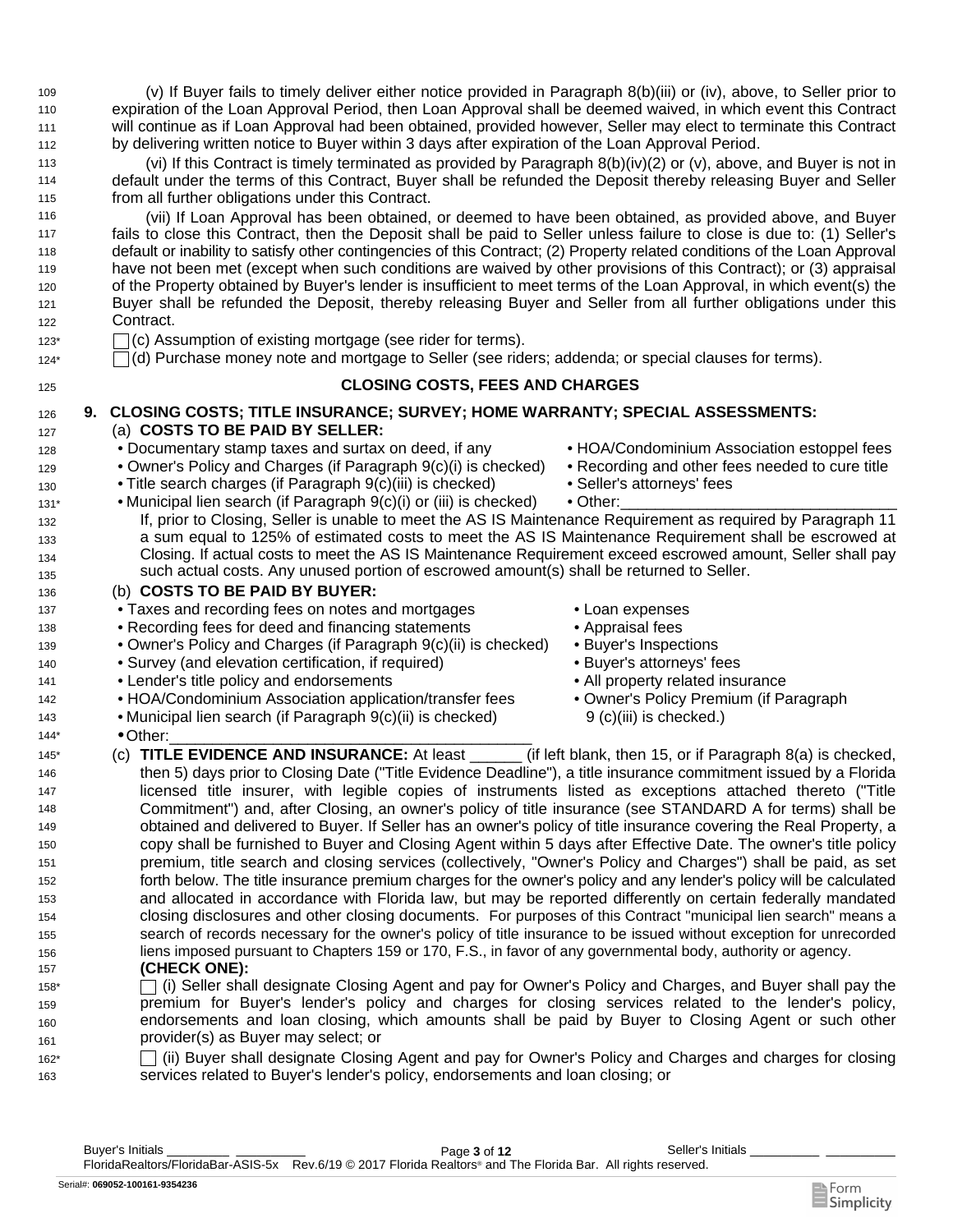- (iii) [**MIAMI-DADE/BROWARD REGIONAL PROVISION**]**:** Seller shall furnish a copy of a prior owner's policy of title insurance or other evidence of title and pay fees for: (A) a continuation or update of such title evidence, which is acceptable to Buyer's title insurance underwriter for reissue of coverage; (B) tax search; and (C) municipal lien search. Buyer shall obtain and pay for post-Closing continuation and premium for Buyer's owner's policy, and if applicable, Buyer's lender's policy. Seller shall not be obligated to pay more than \$
- (if left blank, then \$200.00) for abstract continuation or title search ordered or performed by Closing Agent. 169 (d) **SURVEY:** On or before Title Evidence Deadline, Buyer may, at Buyer's expense, have the Real Property surveyed and certified by a registered Florida surveyor ("Survey"). If Seller has a survey covering the Real Property, a copy shall be furnished to Buyer and Closing Agent within 5 days after Effective Date. 170 171 172
- (e) **HOME WARRANTY:** At Closing,  $\Box$  Buyer  $\Box$  Seller  $\Box$  N/A shall pay for a home warranty plan issued by at a cost not to exceed \$. warranty plan provides for repair or replacement of many of a home's mechanical systems and major built-in 173\* 174\* 175
- appliances in the event of breakdown due to normal wear and tear during the agreement's warranty period. 176 **SPECIAL ASSESSMENTS:** At Closing, Seller shall pay: (i) the full amount of liens imposed by a public body ("public body" does not include a Condominium or Homeowner's Association) that are certified, confirmed and ratified before Closing; and (ii) the amount of the public body's most recent estimate or assessment for an improvement which is substantially complete as of Effective Date, but that has not resulted in a lien being imposed on the Property before Closing. Buyer shall pay all other assessments. If special assessments may be paid in installments **(CHECK ONE):** 177 178 179 180 181 182
	- $\Box$  (a) Seller shall pay installments due prior to Closing and Buyer shall pay installments due after Closing. Installments prepaid or due for the year of Closing shall be prorated.
- $185^*$  (b) Seller shall pay the assessment(s) in full prior to or at the time of Closing.
- <sup>186</sup> IF NEITHER BOX IS CHECKED, THEN OPTION (a) SHALL BE DEEMED SELECTED.
	- This Paragraph 9(f) shall not apply to a special benefit tax lien imposed by a community development district (CDD) pursuant to Chapter 190, F.S., which lien shall be prorated pursuant to STANDARD K.

## <sup>189</sup> **DISCLOSURES**

## <sup>190</sup> **10. DISCLOSURES:**

164\* 165 166 167 168\*

183\* 184

187 188

201 202

- (a) **RADON GAS:** Radon is a naturally occurring radioactive gas that, when it is accumulated in a building in sufficient quantities, may present health risks to persons who are exposed to it over time. Levels of radon that exceed federal and state guidelines have been found in buildings in Florida. Additional information regarding radon and radon testing may be obtained from your county health department.
- (b) **PERMITS DISCLOSURE:** Except as may have been disclosed by Seller to Buyer in a written disclosure, Seller does not know of any improvements made to the Property which were made without required permits or made pursuant to permits which have not been properly closed. If Seller identifies permits which have not been properly closed or improvements which were not permitted, then Seller shall promptly deliver to Buyer all plans, written documentation or other information in Seller's possession, knowledge, or control relating to improvements to the Property which are the subject of such open permits or unpermitted improvements.
	- (c) **MOLD:** Mold is naturally occurring and may cause health risks or damage to property. If Buyer is concerned or desires additional information regarding mold, Buyer should contact an appropriate professional.
- (d) **FLOOD ZONE; ELEVATION CERTIFICATION:** Buyer is advised to verify by elevation certificate which flood zone the Property is in, whether flood insurance is required by Buyer's lender, and what restrictions apply to improving the Property and rebuilding in the event of casualty. If Property is in a "Special Flood Hazard Area" or "Coastal Barrier Resources Act" designated area or otherwise protected area identified by the U.S. Fish and Wildlife Service under the Coastal Barrier Resources Act and the lowest floor elevation for the building(s) and/or flood insurance rating purposes is below minimum flood elevation or is ineligible for flood insurance coverage through the National Flood Insurance Program or private flood insurance as defined in 42 U.S.C. §4012a, Buyer may terminate this Contract by delivering written notice to Seller within (if left blank, then 20) days after Effective Date, and Buyer shall be refunded the Deposit thereby releasing Buyer and Seller from all further obligations under this Contract, failing which Buyer accepts existing elevation of buildings and flood zone designation of Property. The National Flood Insurance Program may assess additional fees or adjust premiums for pre-Flood Insurance Rate Map (pre-FIRM) non-primary structures (residential structures in which the insured or spouse does not reside for at least 50% of the year) and an elevation certificate may be required for actuarial rating. 210\*
- (e) **ENERGY BROCHURE:** Buyer acknowledges receipt of Florida Energy-Efficiency Rating Information Brochure required by Section 553.996, F.S. 217 218

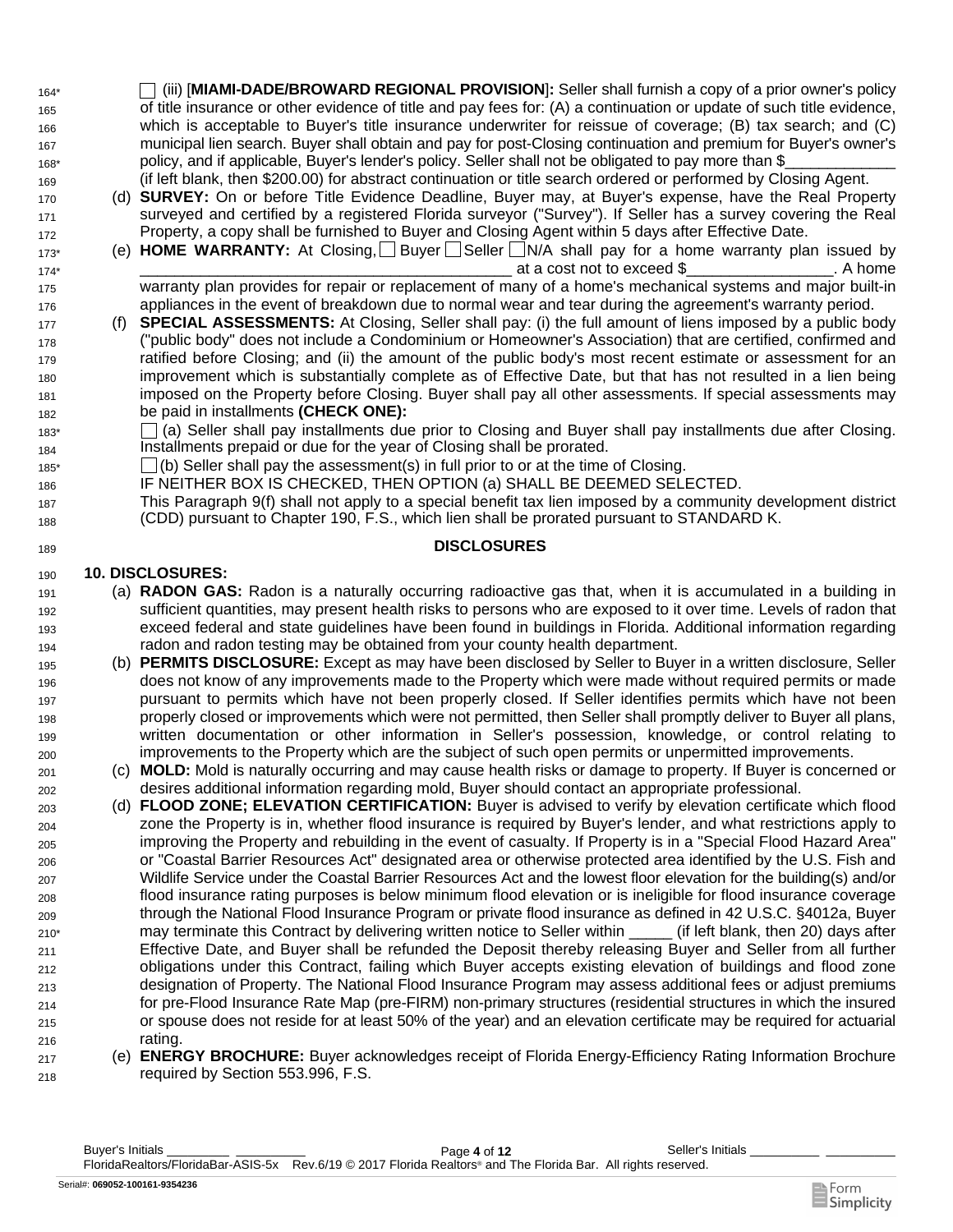- (f) **LEAD-BASED PAINT:** If Property includes pre-1978 residential housing, a lead-based paint disclosure is mandatory. 219 220
- (g) **HOMEOWNERS' ASSOCIATION/COMMUNITY DISCLOSURE: BUYER SHOULD NOT EXECUTE THIS CONTRACT UNTIL BUYER HAS RECEIVED AND READ THE HOMEOWNERS' ASSOCIATION/COMMUNITY DISCLOSURE, IF APPLICABLE.** 221 222 223
- (h) **PROPERTY TAX DISCLOSURE SUMMARY:** BUYER SHOULD NOT RELY ON THE SELLER'S CURRENT PROPERTY TAXES AS THE AMOUNT OF PROPERTY TAXES THAT THE BUYER MAY BE OBLIGATED TO PAY IN THE YEAR SUBSEQUENT TO PURCHASE. A CHANGE OF OWNERSHIP OR PROPERTY IMPROVEMENTS TRIGGERS REASSESSMENTS OF THE PROPERTY THAT COULD RESULT IN HIGHER PROPERTY TAXES. IF YOU HAVE ANY QUESTIONS CONCERNING VALUATION, CONTACT THE COUNTY PROPERTY APPRAISER'S OFFICE FOR INFORMATION. 224 225 226 227 228 229
- (i) **FOREIGN INVESTMENT IN REAL PROPERTY TAX ACT ("FIRPTA"):** Seller shall inform Buyer in writing if Seller is a "foreign person" as defined by the Foreign Investment in Real Property Tax Act ("FIRPTA"). Buyer and Seller shall comply with FIRPTA, which may require Seller to provide additional cash at Closing. If Seller is not a "foreign person", Seller can provide Buyer, at or prior to Closing, a certification of non-foreign status, under penalties of perjury, to inform Buyer and Closing Agent that no withholding is required. See STANDARD V for further information pertaining to FIRPTA. Buyer and Seller are advised to seek legal counsel and tax advice regarding their respective rights, obligations, reporting and withholding requirements pursuant to FIRPTA. 230 231 232 233 234 235 236 237
- (j) **SELLER DISCLOSURE:** Seller knows of no facts materially affecting the value of the Real Property which are not readily observable and which have not been disclosed to Buyer. Except as provided for in the preceding sentence, Seller extends and intends no warranty and makes no representation of any type, either express or implied, as to the physical condition or history of the Property. Except as otherwise disclosed in writing Seller has received no written or verbal notice from any governmental entity or agency as to a currently uncorrected building, environmental or safety code violation. 238 239 240 241 242 243

## <sup>244</sup> **PROPERTY MAINTENANCE, CONDITION, INSPECTIONS AND EXAMINATIONS**

**11. PROPERTY MAINTENANCE:** Except for ordinary wear and tear and Casualty Loss, Seller shall maintain the Property, including, but not limited to, lawn, shrubbery, and pool, in the condition existing as of Effective Date ("AS IS Maintenance Requirement"). 245 246 247

## <sup>248</sup> **12. .PROPERTY INSPECTION; RIGHT TO CANCEL:**

- (a) **PROPERTY INSPECTIONS AND RIGHT TO CANCEL: Buyer shall have** *(if left blank, then 15)**(a)**i days after Effective Date ("Inspection Period") within which to have such inspections of the Property performed* **as** *Buyer shall desire during the Inspection Period. If Buyer determines, in Buyer's sole discretion, that the Property is not acceptable to Buyer, Buyer may terminate this Contract by delivering written notice of such election to Seller prior to expiration of Inspection Period. If Buyer timely terminates this Contract, the Deposit paid shall be returned to Buyer, thereupon, Buyer and Seller shall be released of all further obligations under this Contract; however, Buyer shall be responsible for prompt payment for such inspections, for repair of damage to, and restoration of, the Property resulting*  from such inspections, and shall provide Seller with paid receipts for all work done on the Property (the *preceding provision shall survive termination of this Contract). Unless Buyer exercises the right to terminate granted herein, Buyer accepts the physical condition of the Property and any violation of governmental, building, environmental, and safety codes, restrictions, or requirements, but subject to Seller's continuing AS IS Maintenance Requirement, and Buyer shall be responsible for any and all repairs and improvements required by Buyer's lender.* 249\* 250 251 252 253 254 255 256 257 258 259 260 261 262
	- (b) **WALK-THROUGH INSPECTION/RE-INSPECTION:** On the day prior to Closing Date, or on Closing Date prior to time of Closing, as specified by Buyer, Buyer or Buyer's representative may perform a walk-through (and follow-up walk-through, if necessary) inspection of the Property solely to confirm that all items of Personal Property are on the Property and to verify that Seller has maintained the Property as required by the AS IS Maintenance Requirement and has met all other contractual obligations.
	- (c) **SELLER ASSISTANCE AND COOPERATION IN CLOSE-OUT OF BUILDING PERMITS:** If Buyer's inspection of the Property identifies open or needed building permits, then Seller shall promptly deliver to Buyer all plans, written documentation or other information in Seller's possession, knowledge, or control relating to improvements to the Property which are the subject of such open or needed Permits, and shall promptly cooperate in good faith with Buyer's efforts to obtain estimates of repairs or other work necessary to resolve such Permit issues. Seller's obligation to cooperate shall include Seller's execution of necessary authorizations,

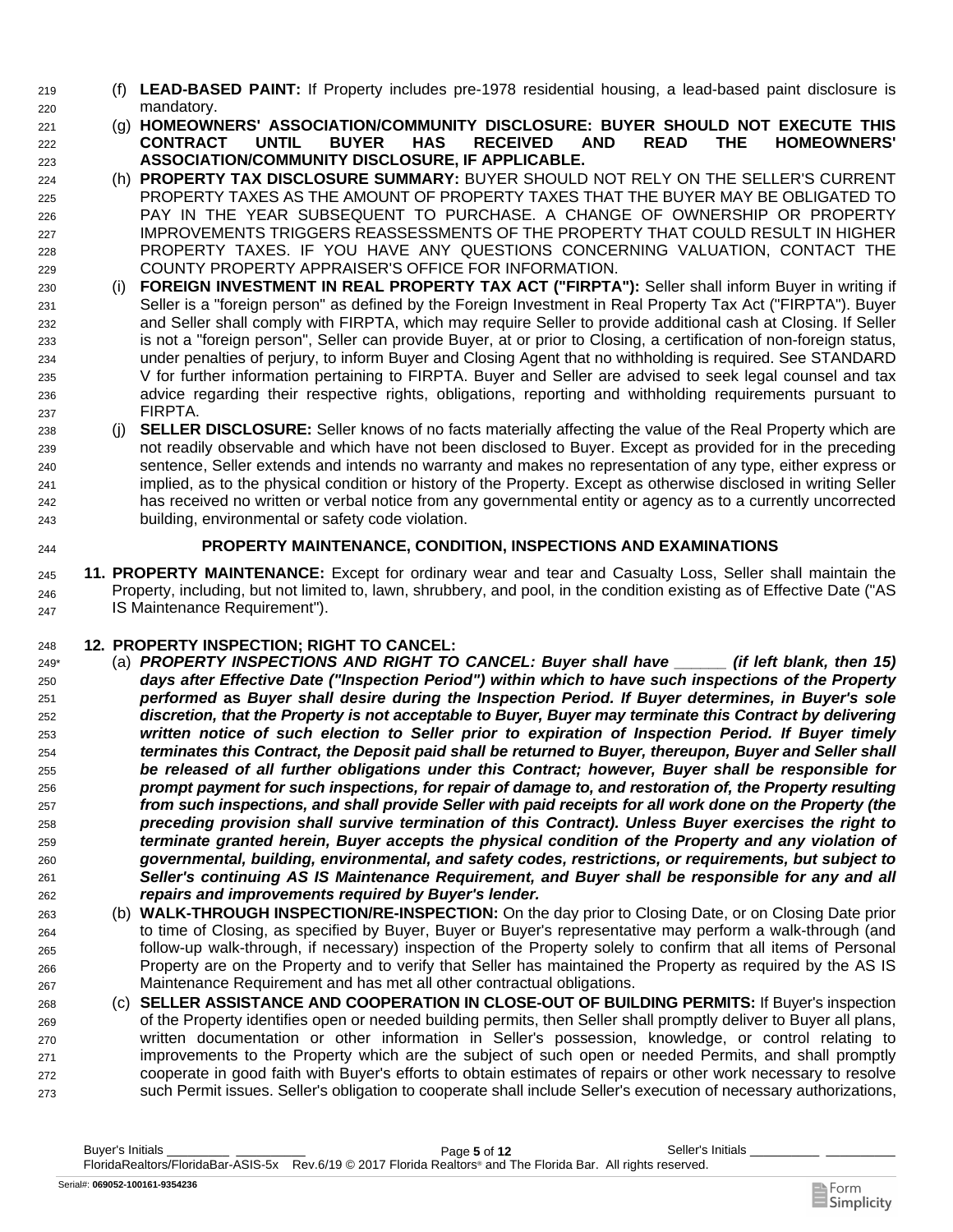- consents, or other documents necessary for Buyer to conduct inspections and have estimates of such repairs or work prepared, but in fulfilling such obligation, Seller shall not be required to expend, or become obligated to expend, any money. 274 275 276
- (d) **ASSIGNMENT OF REPAIR AND TREATMENT CONTRACTS AND WARRANTIES:** At Buyer's option and cost, Seller will, at Closing, assign all assignable repair, treatment and maintenance contracts and warranties to Buyer. 277 278 279

## <sup>280</sup> **ESCROW AGENT AND BROKER**

- **13. ESCROW AGENT:** Any Closing Agent or Escrow Agent (collectively "Agent") receiving the Deposit, other funds and other items is authorized, and agrees by acceptance of them, to deposit them promptly, hold same in escrow within the State of Florida and, subject to **COLLECTION**, disburse them in accordance with terms and conditions of this Contract. Failure of funds to become **COLLECTED** shall not excuse Buyer's performance. When conflicting demands for the Deposit are received, or Agent has a good faith doubt as to entitlement to the Deposit, Agent may take such actions permitted by this Paragraph 13, as Agent deems advisable. If in doubt as to Agent's duties or liabilities under this Contract, Agent may, at Agent's option, continue to hold the subject matter of the escrow until the parties agree to its disbursement or until a final judgment of a court of competent jurisdiction shall determine the rights of the parties, or Agent may deposit same with the clerk of the circuit court having jurisdiction of the dispute. An attorney who represents a party and also acts as Agent may represent such party in such action. Upon notifying all parties concerned of such action, all liability on the part of Agent shall fully terminate, except to the extent of accounting for any items previously delivered out of escrow. If a licensed real estate broker, Agent will comply with provisions of Chapter 475, F.S., as amended and FREC rules to timely resolve escrow disputes through mediation, arbitration, interpleader or an escrow disbursement order. 281 282 283 284 285 286 287 288 289 290 291 292 293 294
- In any proceeding between Buyer and Seller wherein Agent is made a party because of acting as Agent hereunder, or in any proceeding where Agent interpleads the subject matter of the escrow, Agent shall recover reasonable attorney's fees and costs incurred, to be paid pursuant to court order out of the escrowed funds or equivalent. Agent shall not be liable to any party or person for mis-delivery of any escrowed items, unless such mis-delivery is due to Agent's willful breach of this Contract or Agent's gross negligence. This Paragraph 13 shall survive Closing or termination of this Contract. 295 296 297 298 299 300
- **14. PROFESSIONAL ADVICE; BROKER LIABILITY:** Broker advises Buyer and Seller to verify Property condition, square footage, and all other facts and representations made pursuant to this Contract and to consult appropriate professionals for legal, tax, environmental, and other specialized advice concerning matters affecting the Property and the transaction contemplated by this Contract. Broker represents to Buyer that Broker does not reside on the Property and that all representations (oral, written or otherwise) by Broker are based on Seller representations or public records. **BUYER AGREES TO RELY SOLELY ON SELLER, PROFESSIONAL INSPECTORS AND GOVERNMENTAL AGENCIES FOR VERIFICATION OF PROPERTY CONDITION, SQUARE FOOTAGE AND FACTS THAT MATERIALLY AFFECT PROPERTY VALUE AND NOT ON THE REPRESENTATIONS (ORAL, WRITTEN OR OTHERWISE) OF BROKER.** Buyer and Seller (individually, the "Indemnifying Party") each individually indemnifies, holds harmless, and releases Broker and Broker's officers, directors, agents and employees from all liability for loss or damage, including all costs and expenses, and reasonable attorney's fees at all levels, suffered or incurred by Broker and Broker's officers, directors, agents and employees in connection with or arising from claims, demands or causes of action instituted by Buyer or Seller based on: (i) inaccuracy of information provided by the Indemnifying Party or from public records; (ii) Indemnifying Party's misstatement(s) or failure to perform contractual obligations; (iii) Broker's performance, at Indemnifying Party's request, of any task beyond the scope of services regulated by Chapter 475, F.S., as amended, including Broker's referral, recommendation or retention of any vendor for, or on behalf of, Indemnifying Party; (iv) products or services provided by any such vendor for, or on behalf of, Indemnifying Party; and (v) expenses incurred by any such vendor. Buyer and Seller each assumes full responsibility for selecting and compensating their respective vendors and paying their other costs under this Contract whether or not this transaction closes. This Paragraph 14 will not relieve Broker of statutory obligations under Chapter 475, F.S., as amended. For purposes of this Paragraph 14, Broker will be treated as a party to this Contract. This Paragraph 14 shall survive Closing or termination of this Contract. 301 302 303 304 305 306 307 308 309 310 311 312 313 314 315 316 317 318 319 320 321 322
- 

## <sup>323</sup> **DEFAULT AND DISPUTE RESOLUTION**

## <sup>324</sup> **15. .DEFAULT:**

(a) **BUYER DEFAULT:** If Buyer fails, neglects or refuses to perform Buyer's obligations under this Contract, including payment of the Deposit, within the time(s) specified, Seller may elect to recover and retain the Deposit for the account of Seller as agreed upon liquidated damages, consideration for execution of this Contract, and in full settlement of any claims, whereupon Buyer and Seller shall be relieved from all further obligations under 325 326 327 328

| Buyer's Initials | Page 6 of 12                                                                                                   | Seller's Initials |
|------------------|----------------------------------------------------------------------------------------------------------------|-------------------|
|                  | FloridaRealtors/FloridaBar-ASIS-5x Rev.6/19 © 2017 Florida Realtors® and The Florida Bar. All rights reserved. |                   |

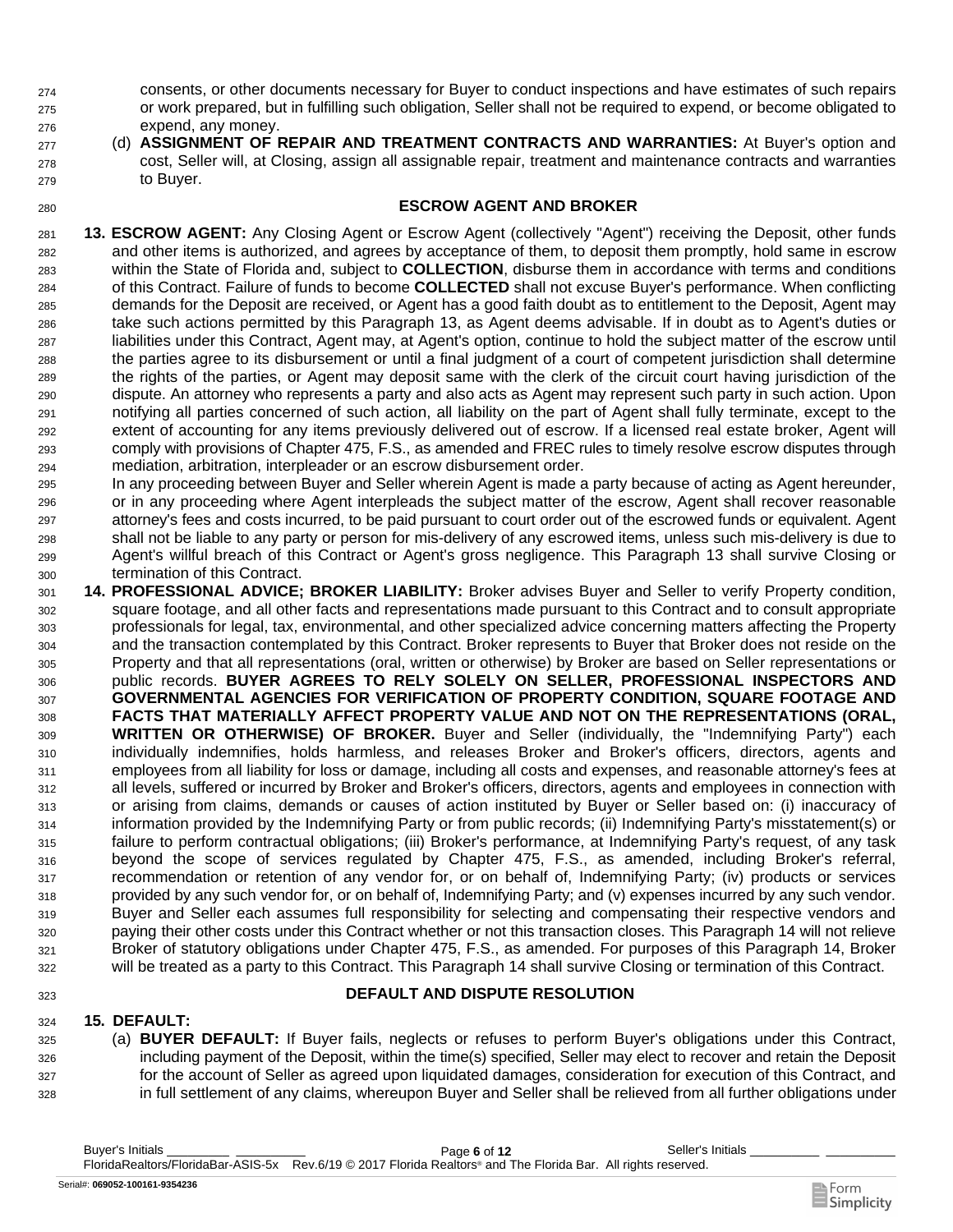this Contract, or Seller, at Seller's option, may, pursuant to Paragraph 16, proceed in equity to enforce Seller's rights under this Contract. The portion of the Deposit, if any, paid to Listing Broker upon default by Buyer, shall be split equally between Listing Broker and Cooperating Broker; provided however, Cooperating Broker's share shall not be greater than the commission amount Listing Broker had agreed to pay to Cooperating Broker. 329 330 331 332

(b) **SELLER DEFAULT:** If for any reason other than failure of Seller to make Seller's title marketable after reasonable diligent effort, Seller fails, neglects or refuses to perform Seller's obligations under this Contract, Buyer may elect to receive return of Buyer's Deposit without thereby waiving any action for damages resulting from Seller's breach, and, pursuant to Paragraph 16, may seek to recover such damages or seek specific performance. 333 334 335 336 337

<sup>338</sup> This Paragraph 15 shall survive Closing or termination of this Contract.

- **16. DISPUTE RESOLUTION:** Unresolved controversies, claims and other matters in question between Buyer and Seller arising out of, or relating to, this Contract or its breach, enforcement or interpretation ("Dispute") will be settled as follows: 339 340 341
- (a) Buyer and Seller will have 10 days after the date conflicting demands for the Deposit are made to attempt to resolve such Dispute, failing which, Buyer and Seller shall submit such Dispute to mediation under Paragraph 16(b). 342 343 344
- (b) Buyer and Seller shall attempt to settle Disputes in an amicable manner through mediation pursuant to Florida Rules for Certified and Court-Appointed Mediators and Chapter 44, F.S., as amended (the "Mediation Rules"). The mediator must be certified or must have experience in the real estate industry. Injunctive relief may be sought without first complying with this Paragraph 16(b). Disputes not settled pursuant to this Paragraph 16 may be resolved by instituting action in the appropriate court having jurisdiction of the matter. This Paragraph 16 shall survive Closing or termination of this Contract. 345 346 347 348 349 350
- **17. ATTORNEY'S FEES; COSTS:** The parties will split equally any mediation fee incurred in any mediation permitted by this Contract, and each party will pay their own costs, expenses and fees, including attorney's fees, incurred in conducting the mediation. In any litigation permitted by this Contract, the prevailing party shall be entitled to recover from the non-prevailing party costs and fees, including reasonable attorney's fees, incurred in conducting the litigation. This Paragraph 17 shall survive Closing or termination of this Contract. 351 352 353 354 355

## <sup>356</sup> **STANDARDS FOR REAL ESTATE TRANSACTIONS ("STANDARDS")**

## <sup>357</sup> **18. STANDARDS:**

## <sup>358</sup> **A. TITLE:**

(i) **TITLE EVIDENCE; RESTRICTIONS; EASEMENTS; LIMITATIONS:** Within the time period provided in Paragraph 9(c), the Title Commitment, with legible copies of instruments listed as exceptions attached thereto, shall be issued and delivered to Buyer. The Title Commitment shall set forth those matters to be discharged by Seller at or before Closing and shall provide that, upon recording of the deed to Buyer, an owner's policy of title insurance in the amount of the Purchase Price, shall be issued to Buyer insuring Buyer's marketable title to the Real Property, subject only to the following matters: (a) comprehensive land use plans, zoning, and other land use restrictions, prohibitions and requirements imposed by governmental authority; (b) restrictions and matters appearing on the Plat or otherwise common to the subdivision; (c) outstanding oil, gas and mineral rights of record without right of entry; (d) unplatted public utility easements of record (located contiguous to real property lines and not more than 10 feet in width as to rear or front lines and 7 1/2 feet in width as to side lines); (e) taxes for year of Closing and subsequent years; and (f) assumed mortgages and purchase money mortgages, if any (if additional items, attach addendum); provided, that, none prevent use of Property for **RESIDENTIAL PURPOSES**. If there exists at Closing any violation of items identified in  $(b) - (f)$  above, then the same shall be deemed a title defect. Marketable title shall be determined according to applicable Title Standards adopted by authority of The Florida Bar and in accordance with law. 359 360 361 362 363 364 365 366 367 368 369 370 371 372 373

(ii) **TITLE EXAMINATION:** Buyer shall have 5 days after receipt of Title Commitment to examine it and notify Seller in writing specifying defect(s), if any, that render title unmarketable. If Seller provides Title Commitment and it is delivered to Buyer less than 5 days prior to Closing Date, Buyer may extend Closing for up to 5 days after date of receipt to examine same in accordance with this STANDARD A. Seller shall have 30 days ("Cure Period") after receipt of Buyer's notice to take reasonable diligent efforts to remove defects. If Buyer fails to so notify Seller, Buyer shall be deemed to have accepted title as it then is. If Seller cures defects within Cure Period, Seller will deliver written notice to Buyer (with proof of cure acceptable to Buyer and Buyer's attorney) and the parties will close this Contract on Closing Date (or if Closing Date has passed, within 10 days after Buyer's receipt of Seller's notice). If Seller is unable to cure defects within Cure Period, then Buyer may, within 5 days after expiration of Cure Period, 374 375 376 377 378 379 380 381 382

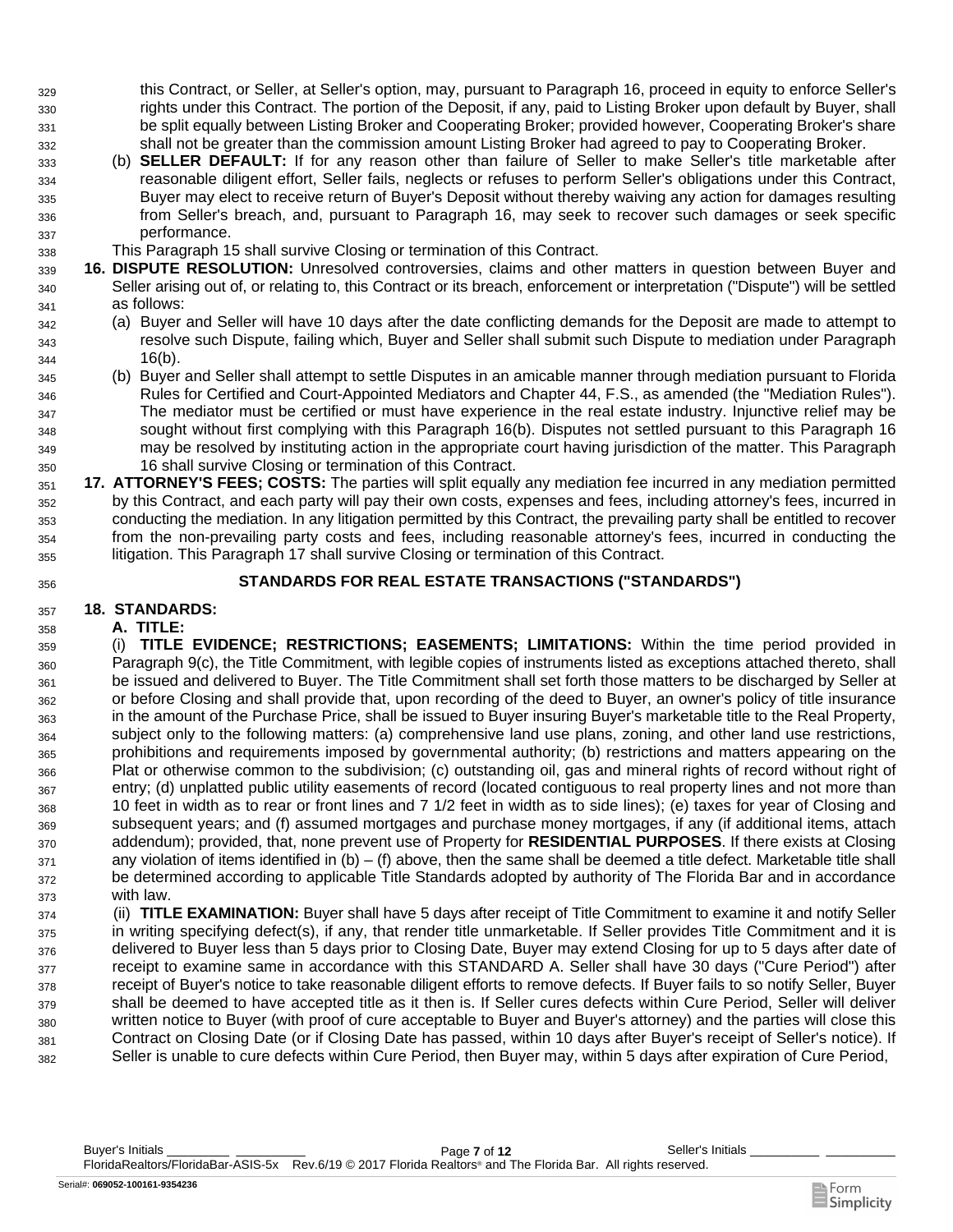deliver written notice to Seller: (a) extending Cure Period for a specified period not to exceed 120 days within which Seller shall continue to use reasonable diligent effort to remove or cure the defects ("Extended Cure Period"); or (b) electing to accept title with existing defects and close this Contract on Closing Date (or if Closing Date has passed, within the earlier of 10 days after end of Extended Cure Period or Buyer's receipt of Seller's notice), or (c) electing to terminate this Contract and receive a refund of the Deposit, thereby releasing Buyer and Seller from all further obligations under this Contract. If after reasonable diligent effort, Seller is unable to timely cure defects, and Buyer does not waive the defects, this Contract shall terminate, and Buyer shall receive a refund of the Deposit, thereby releasing Buyer and Seller from all further obligations under this Contract. 383 384 385 386 387 388 389 390

**B. SURVEY:** If Survey discloses encroachments on the Real Property or that improvements located thereon encroach on setback lines, easements, or lands of others, or violate any restrictions, covenants, or applicable governmental regulations described in STANDARD A (i)(a), (b) or (d) above, Buyer shall deliver written notice of such matters, together with a copy of Survey, to Seller within 5 days after Buyer's receipt of Survey, but no later than Closing. If Buyer timely delivers such notice and Survey to Seller, such matters identified in the notice and Survey shall constitute a title defect, subject to cure obligations of STANDARD A above. If Seller has delivered a prior survey, Seller shall, at Buyer's request, execute an affidavit of "no change" to the Real Property since the preparation of such prior survey, to the extent the affirmations therein are true and correct. 391 392 393 394 395 396 397 398

**C. INGRESS AND EGRESS:** Seller represents that there is ingress and egress to the Real Property and title to the Real Property is insurable in accordance with STANDARD A without exception for lack of legal right of access. 399 400 **D. LEASE INFORMATION:** Seller shall, at least 10 days prior to Closing, furnish to Buyer estoppel letters from tenant(s)/occupant(s) specifying nature and duration of occupancy, rental rates, advanced rent and security deposits paid by tenant(s) or occupant(s)("Estoppel Letter(s)"). If Seller is unable to obtain such Estoppel Letter(s) the same information shall be furnished by Seller to Buyer within that time period in the form of a Seller's affidavit and Buyer may thereafter contact tenant(s) or occupant(s) to confirm such information. If Estoppel Letter(s) or Seller's affidavit, if any, differ materially from Seller's representations and lease(s) provided pursuant to Paragraph 6, or if tenant(s)/occupant(s) fail or refuse to confirm Seller's affidavit, Buyer may deliver written notice to Seller within 5 days after receipt of such information, but no later than 5 days prior to Closing Date, terminating this Contract and receive a refund of the Deposit, thereby releasing Buyer and Seller from all further obligations under this Contract. Seller shall, at Closing, deliver and assign all leases to Buyer who shall assume Seller's obligations thereunder. 401 402 403 404 405 406 407 408 409 410 411

**E. LIENS:** Seller shall furnish to Buyer at Closing an affidavit attesting (i) to the absence of any financing statement, claims of lien or potential lienors known to Seller and (ii) that there have been no improvements or repairs to the Real Property for 90 days immediately preceding Closing Date. If the Real Property has been improved or repaired within that time, Seller shall deliver releases or waivers of construction liens executed by all general contractors, subcontractors, suppliers and materialmen in addition to Seller's lien affidavit setting forth names of all such general contractors, subcontractors, suppliers and materialmen, further affirming that all charges for improvements or repairs which could serve as a basis for a construction lien or a claim for damages have been paid or will be paid at Closing. 412 413 414 415 416 417 418 419

**F. TIME:** Calendar days shall be used in computing time periods. **Time is of the essence in this Contract.** Other than time for acceptance and Effective Date as set forth in Paragraph 3, any time periods provided for or dates specified in this Contract, whether preprinted, handwritten, typewritten or inserted herein, which shall end or occur on a Saturday, Sunday, or a national legal holiday (see 5 U.S.C. 6103) shall extend to 5:00 p.m. (where the Property is located) of the next business day. 420 421 422 423 424

**G. FORCE MAJEURE:** Buyer or Seller shall not be required to perform any obligation under this Contract or be liable to each other for damages so long as performance or non-performance of the obligation, or the availability of services, insurance or required approvals essential to Closing, is disrupted, delayed, caused or prevented by Force Majeure. "Force Majeure" means: hurricanes, floods, extreme weather, earthquakes, fire, or other acts of God, unusual transportation delays, or wars, insurrections, or acts of terrorism, which, by exercise of reasonable diligent effort, the non-performing party is unable in whole or in part to prevent or overcome. All time periods, including Closing Date, will be extended a reasonable time up to 7 days after the Force Majeure no longer prevents performance under this Contract, provided, however, if such Force Majeure continues to prevent performance under this Contract more than 30 days beyond Closing Date, then either party may terminate this Contract by delivering written notice to the other and the Deposit shall be refunded to Buyer, thereby releasing Buyer and Seller from all further obligations under this Contract. 425 426 427 428 429 430 431 432 433 434 435

**H. CONVEYANCE:** Seller shall convey marketable title to the Real Property by statutory warranty, trustee's, personal representative's, or guardian's deed, as appropriate to the status of Seller, subject only to matters described in STANDARD A and those accepted by Buyer. Personal Property shall, at request of Buyer, be 436 437 438

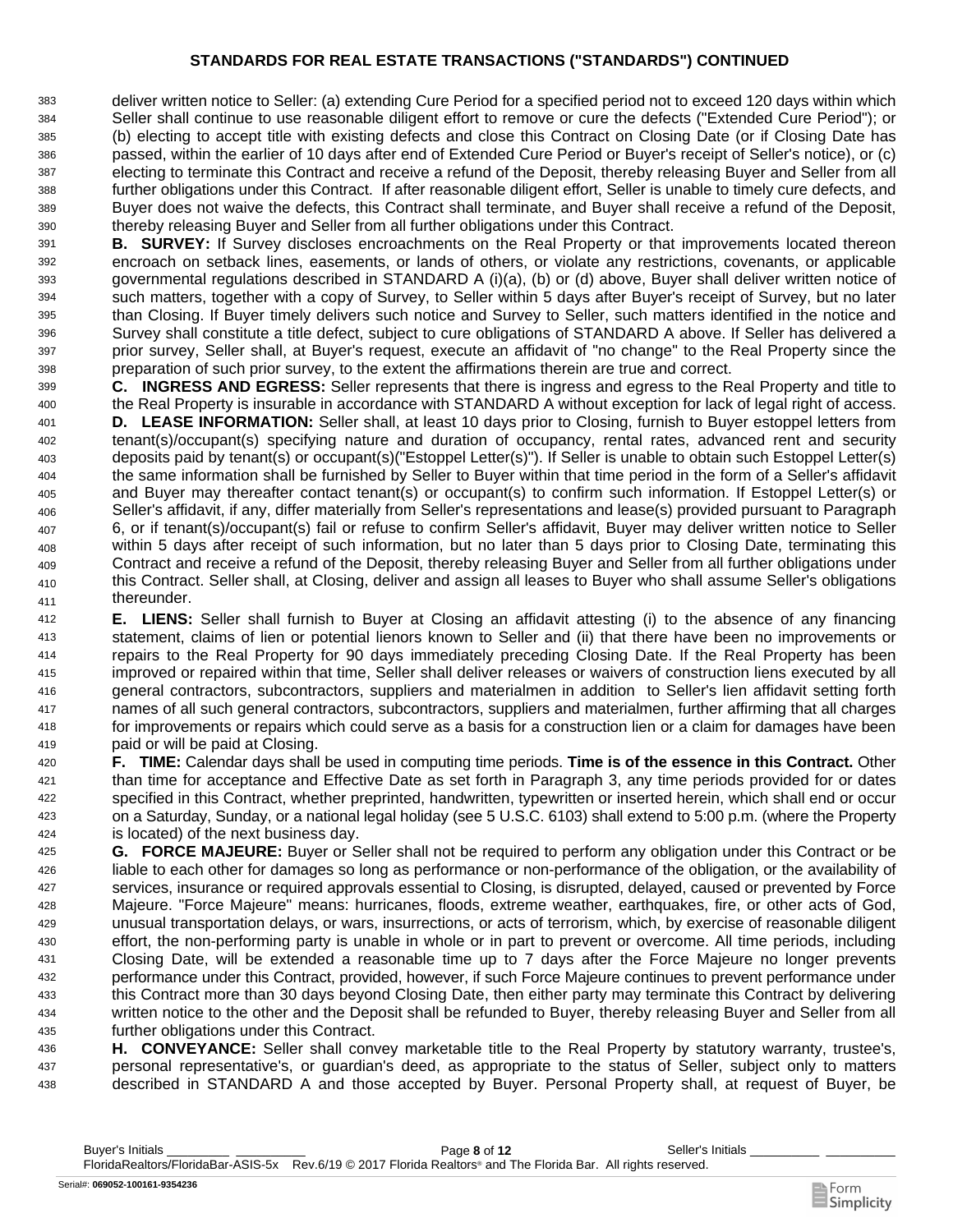transferred by absolute bill of sale with warranty of title, subject only to such matters as may be provided for in this Contract. 439 440

## <sup>441</sup> **I. CLOSING LOCATION; DOCUMENTS; AND PROCEDURE:**

(i) **LOCATION:** Closing will be conducted by the attorney or other closing agent ("Closing Agent") designated by the party paying for the owner's policy of title insurance and will take place in the county where the Real Property is located at the office of the Closing Agent, or at such other location agreed to by the parties. If there is no title insurance, Seller will designate Closing Agent. Closing may be conducted by mail, overnight courier, or electronic means. 442 443 444 445 446

(ii) **CLOSING DOCUMENTS:** Seller shall at or prior to Closing, execute and deliver, as applicable, deed, bill of sale, certificate(s) of title or other documents necessary to transfer title to the Property, construction lien affidavit(s), owner's possession and no lien affidavit(s), and assignment(s) of leases. Seller shall provide Buyer with paid receipts for all work done on the Property pursuant to this Contract. Buyer shall furnish and pay for, as applicable, the survey, flood elevation certification, and documents required by Buyer's lender. 447 448 449 450 451

- (iii) **FinCEN GTO NOTICE**. **If Closing Agent is required to comply with the U.S. Treasury Department's Financial Crimes Enforcement Network ("FinCEN") Geographic Targeting Orders ("GTOs"), then Buyer shall provide Closing Agent with the information related to Buyer and the transaction contemplated by this**  Contract that is required to complete IRS Form 8300, and Buyer consents to Closing Agent's collection and **report of said information to IRS.** 452 453 454 455 456
- (iv) **PROCEDURE:** The deed shall be recorded upon **COLLECTION** of all closing funds. If the Title Commitment provides insurance against adverse matters pursuant to Section 627.7841, F.S., as amended, the escrow closing procedure required by STANDARD J shall be waived, and Closing Agent shall, **subject to COLLECTION of all closing funds**, disburse at Closing the brokerage fees to Broker and the net sale proceeds to Seller. 457 458 459 460
- 461 462 463 464 465 466 467 468 469 470 471 **J. ESCROW CLOSING PROCEDURE:** If Title Commitment issued pursuant to Paragraph 9(c) does not provide for insurance against adverse matters as permitted under Section 627.7841, F.S., as amended, the following escrow and closing procedures shall apply: (1) all Closing proceeds shall be held in escrow by the Closing Agent for a period of not more than 10 days after Closing; (2) if Seller's title is rendered unmarketable, through no fault of Buyer, Buyer shall, within the 10 day period, notify Seller in writing of the defect and Seller shall have 30 days from date of receipt of such notification to cure the defect; (3) if Seller fails to timely cure the defect, the Deposit and all Closing funds paid by Buyer shall, within 5 days after written demand by Buyer, be refunded to Buyer and, simultaneously with such repayment, Buyer shall return the Personal Property, vacate the Real Property and reconvey the Property to Seller by special warranty deed and bill of sale; and (4) if Buyer fails to make timely demand for refund of the Deposit, Buyer shall take title as is, waiving all rights against Seller as to any intervening defect except as may be available to Buyer by virtue of warranties contained in the deed or bill of sale.
- **K. PRORATIONS; CREDITS:** The following recurring items will be made current (if applicable) and prorated as of the day prior to Closing Date, or date of occupancy if occupancy occurs before Closing Date: real estate taxes (including special benefit tax assessments imposed by a CDD), interest, bonds, association fees, insurance, rents and other expenses of Property. Buyer shall have option of taking over existing policies of insurance, if assumable, in which event premiums shall be prorated. Cash at Closing shall be increased or decreased as may be required by prorations to be made through day prior to Closing. Advance rent and security deposits, if any, will be credited to Buyer. Escrow deposits held by Seller's mortgagee will be paid to Seller. Taxes shall be prorated based on current year's tax. If Closing occurs on a date when current year's millage is not fixed but current year's assessment is available, taxes will be prorated based upon such assessment and prior year's millage. If current year's assessment is not available, then taxes will be prorated on prior year's tax. If there are completed improvements on the Real Property by January 1st of year of Closing, which improvements were not in existence on January 1st of prior year, then taxes shall be prorated based upon prior year's millage and at an equitable assessment to be agreed upon between the parties, failing which, request shall be made to the County Property Appraiser for an informal assessment taking into account available exemptions. In all cases, due allowance shall be made for the maximum allowable discounts and applicable homestead and other exemptions. A tax proration based on an estimate shall, at either party's request, be readjusted upon receipt of current year's tax bill. This STANDARD K shall survive Closing. 472 473 474 475 476 477 478 479 480 481 482 483 484 485 486 487 488

**L. ACCESS TO PROPERTY TO CONDUCT APPRAISALS, INSPECTIONS, AND WALK-THROUGH:** Seller shall, upon reasonable notice, provide utilities service and access to Property for appraisals and inspections, including a walk-through (or follow-up walk-through if necessary) prior to Closing. 489 490 491

**M. RISK OF LOSS:** If, after Effective Date, but before Closing, Property is damaged by fire or other casualty ("Casualty Loss") and cost of restoration (which shall include cost of pruning or removing damaged trees) does not exceed 1.5% of Purchase Price, cost of restoration shall be an obligation of Seller and Closing shall proceed pursuant to terms of this Contract. If restoration is not completed as of Closing, a sum equal to 125% of estimated 492 493 494 495

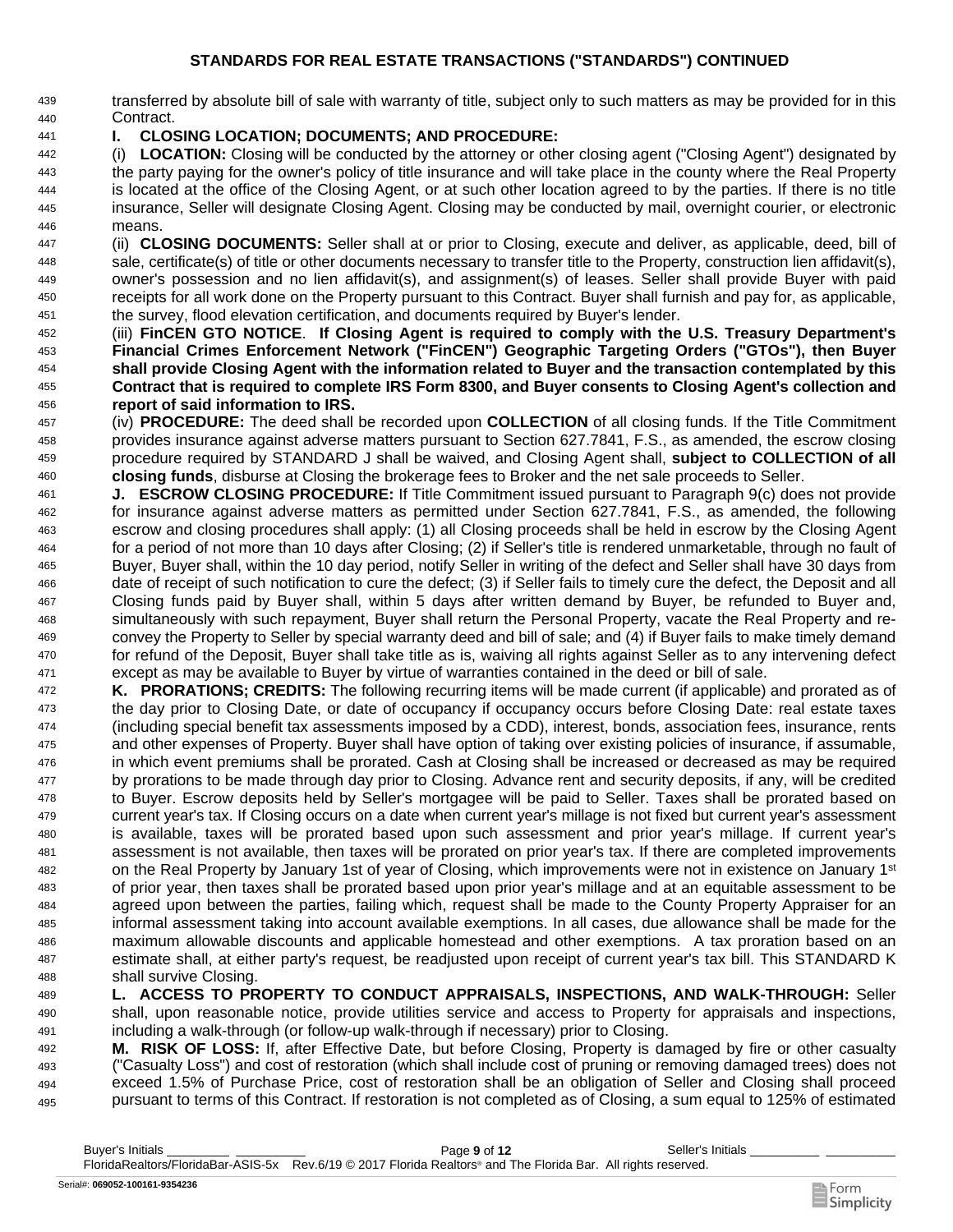cost to complete restoration (not to exceed 1.5% of Purchase Price) will be escrowed at Closing. If actual cost of restoration exceeds escrowed amount, Seller shall pay such actual costs (but, not in excess of 1.5% of Purchase Price). Any unused portion of escrowed amount shall be returned to Seller. If cost of restoration exceeds 1.5% of Purchase Price, Buyer shall elect to either take Property "as is" together with the 1.5%, or receive a refund of the Deposit thereby releasing Buyer and Seller from all further obligations under this Contract. Seller's sole obligation with respect to tree damage by casualty or other natural occurrence shall be cost of pruning or removal. 496 497 498 499 500 501

**N. 1031 EXCHANGE:** If either Seller or Buyer wish to enter into a like-kind exchange (either simultaneously with Closing or deferred) under Section 1031 of the Internal Revenue Code ("Exchange"), the other party shall cooperate in all reasonable respects to effectuate the Exchange, including execution of documents; provided, however, cooperating party shall incur no liability or expense related to the Exchange, and Closing shall not be contingent upon, nor extended or delayed by, such Exchange. 502 503 504 505 506

**O. CONTRACT NOT RECORDABLE; PERSONS BOUND; NOTICE; DELIVERY; COPIES; CONTRACT EXECUTION:** Neither this Contract nor any notice of it shall be recorded in any public records. This Contract shall be binding on, and inure to the benefit of, the parties and their respective heirs or successors in interest. Whenever the context permits, singular shall include plural and one gender shall include all. Notice and delivery given by or to the attorney or broker (including such broker's real estate licensee) representing any party shall be as effective as if given by or to that party. All notices must be in writing and may be made by mail, personal delivery or electronic (including "pdf") media. A facsimile or electronic (including "pdf") copy of this Contract and any signatures hereon shall be considered for all purposes as an original. This Contract may be executed by use of electronic signatures, as determined by Florida's Electronic Signature Act and other applicable laws. 507 508 509 510 511 512 513 514 515

**P. INTEGRATION; MODIFICATION:** This Contract contains the full and complete understanding and agreement of Buyer and Seller with respect to the transaction contemplated by this Contract and no prior agreements or representations shall be binding upon Buyer or Seller unless included in this Contract. No modification to or change in this Contract shall be valid or binding upon Buyer or Seller unless in writing and executed by the parties intended to be bound by it. 516 517 518 519 520

**Q. WAIVER:** Failure of Buyer or Seller to insist on compliance with, or strict performance of, any provision of this Contract, or to take advantage of any right under this Contract, shall not constitute a waiver of other provisions or rights. 521 522 523

**R. RIDERS; ADDENDA; TYPEWRITTEN OR HANDWRITTEN PROVISIONS:** Riders, addenda, and typewritten or handwritten provisions shall control all printed provisions of this Contract in conflict with them. 524 525

**S. COLLECTION or COLLECTED: "COLLECTION" or "COLLECTED" means any checks tendered or received, including Deposits, have become actually and finally collected and deposited in the account of Escrow Agent or Closing Agent. Closing and disbursement of funds and delivery of closing documents may be delayed by Closing Agent until such amounts have been COLLECTED in Closing Agent's accounts.** 526 527 528 529 <sup>530</sup> **T. RESERVED.**

**U. APPLICABLE LAW AND VENUE:** This Contract shall be construed in accordance with the laws of the State of Florida and venue for resolution of all disputes, whether by mediation, arbitration or litigation, shall lie in the county where the Real Property is located. 531 532 533

**V. FIRPTA TAX WITHHOLDING:** If a seller of U.S. real property is a "foreign person" as defined by FIRPTA, Section 1445 of the Internal Revenue Code ("Code") requires the buyer of the real property to withhold up to 15% of the amount realized by the seller on the transfer and remit the withheld amount to the Internal Revenue Service (IRS) unless an exemption to the required withholding applies or the seller has obtained a Withholding Certificate from the IRS authorizing a reduced amount of withholding. 534 535 536 537 538

(i) No withholding is required under Section 1445 of the Code if the Seller is not a "foreign person". Seller can provide proof of non-foreign status to Buyer by delivery of written certification signed under penalties of perjury, stating that Seller is not a foreign person and containing Seller's name, U.S. taxpayer identification number and home address (or office address, in the case of an entity), as provided for in 26 CFR 1.1445-2(b). Otherwise, Buyer shall withhold the applicable percentage of the amount realized by Seller on the transfer and timely remit said funds to the IRS. 539 540 541 542 543 544

(ii) If Seller is a foreign person and has received a Withholding Certificate from the IRS which provides for reduced or eliminated withholding in this transaction and provides same to Buyer by Closing, then Buyer shall withhold the reduced sum required, if any, and timely remit said funds to the IRS. 545 546 547

(iii) If prior to Closing Seller has submitted a completed application to the IRS for a Withholding Certificate and has provided to Buyer the notice required by 26 CFR 1.1445-1(c) (2)(i)(B) but no Withholding Certificate has been received as of Closing, Buyer shall, at Closing, withhold the applicable percentage of the amount realized by Seller on the transfer and, at Buyer's option, either (a) timely remit the withheld funds to the IRS or (b) place the funds in escrow, at Seller's expense, with an escrow agent selected by Buyer and pursuant to terms negotiated by the 548 549 550 551 552

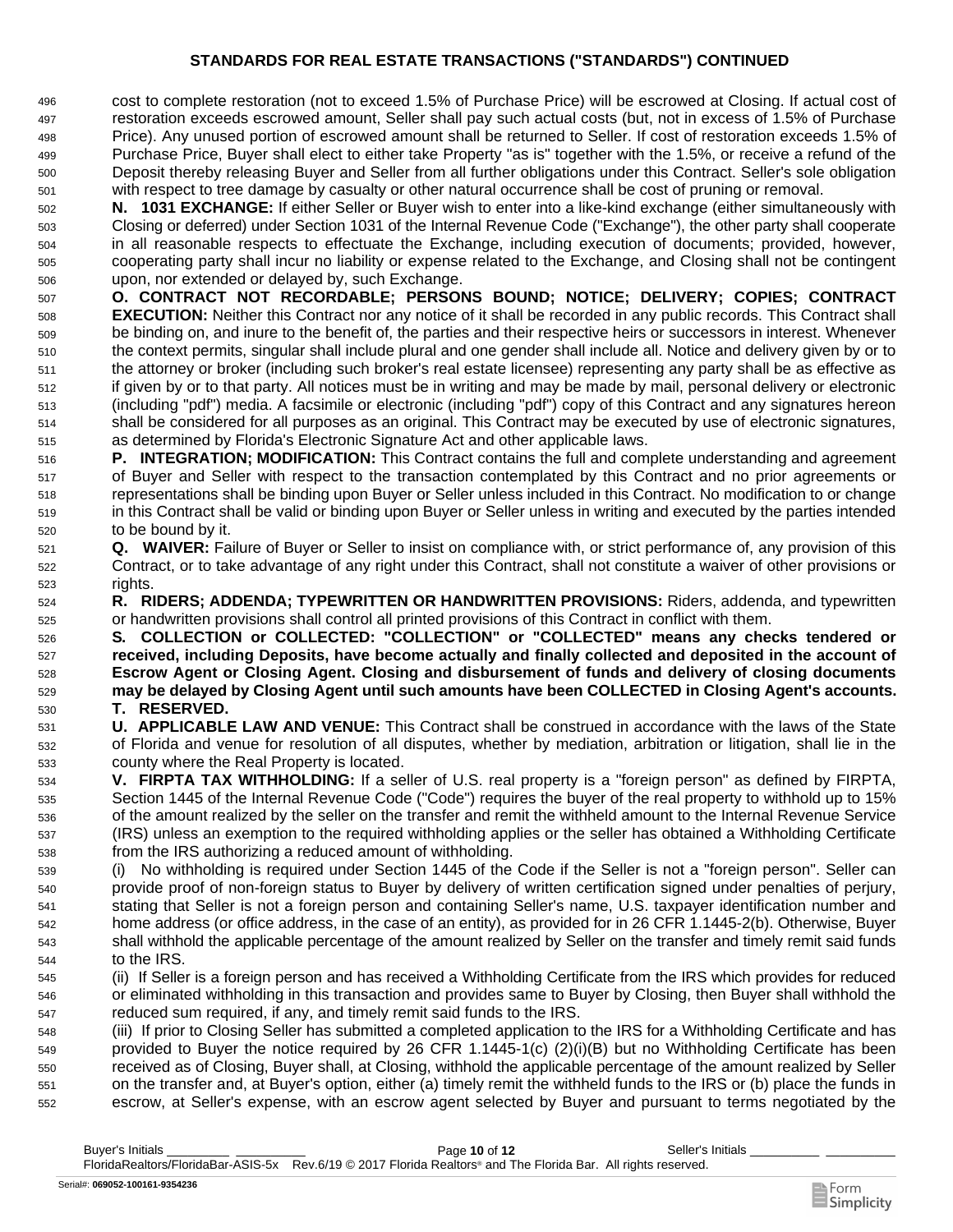- parties, to be subsequently disbursed in accordance with the Withholding Certificate issued by the IRS or remitted directly to the IRS if the Seller's application is rejected or upon terms set forth in the escrow agreement. 553 554
- (iv) In the event the net proceeds due Seller are not sufficient to meet the withholding requirement(s) in this transaction, Seller shall deliver to Buyer, at Closing, the additional COLLECTED funds necessary to satisfy the applicable requirement and thereafter Buyer shall timely remit said funds to the IRS or escrow the funds for disbursement in accordance with the final determination of the IRS, as applicable. 555 556 557 558
- (v) Upon remitting funds to the IRS pursuant to this STANDARD, Buyer shall provide Seller copies of IRS Forms 8288 and 8288-A, as filed. 559 560

## <sup>561</sup> **W. RESERVED**

**X. BUYER WAIVER OF CLAIMS:** *To the extent permitted by law, Buyer waives any claims against Seller and against any real estate licensee involved in the negotiation of this Contract for any damage or defects pertaining to the physical condition of the Property that may exist at Closing of this Contract and be subsequently discovered by the Buyer or anyone claiming* **by, through, under or against the Buyer.** *This provision does not relieve Seller's obligation to comply with Paragraph 10(j). This Standard X shall survive Closing.* 562 563 564 565 566 567

## <sup>568</sup> **ADDENDA AND ADDITIONAL TERMS**

- **19. ADDENDA:** The following additional terms are included in the attached addenda or riders and incorporated into this Contract (**Check if applicable**): 569\* 570
	- A. Condominium Rider B. Homeowners' Assn. C. Seller Financing D. Mortgage Assumption E. FHA/VA Financing F. Appraisal Contingency G. Short Sale H. Homeowners/Flood Ins. I. K. RESERVED L. Line Q. Housing for Older Persons RESERVED RESERVED
		- J. Interest-Bearing Acct.
- 
- M. Defective Drywall
- N. Coastal Construction Control
- 
- O. Insulation Disclosure
- P. Lead Paint Disclosure (Pre-1978)
- 
- R. Rezoning
- S. Lease Purchase/ Lease Option
- T. U. Post-Closing Occupancy V. Sale of Buyer's Property W. Back-up Contract X. Kick-out Clause Y. Seller's Attorney Approval Z. AA. BB. CC. Pre-Closing Occupancy Buyer's Attorney Approval Licensee Property Interest Binding Arbitration  $\Box$  Other: \_\_\_\_\_\_\_\_\_\_\_\_\_\_\_\_\_\_\_\_ \_\_\_\_\_\_\_\_\_\_\_\_\_\_\_\_\_\_\_\_ \_\_\_\_\_\_\_\_\_\_\_\_\_\_\_\_\_\_\_\_ Miami-Dade County Special Taxing District **Disclosure**

| $571*$ |                                                                                                                      |
|--------|----------------------------------------------------------------------------------------------------------------------|
| 572    |                                                                                                                      |
| 573    |                                                                                                                      |
| 574    |                                                                                                                      |
| 575    |                                                                                                                      |
| 576    |                                                                                                                      |
| 577    |                                                                                                                      |
| 578    |                                                                                                                      |
| 579    |                                                                                                                      |
| 580    |                                                                                                                      |
| 581    |                                                                                                                      |
| 582    |                                                                                                                      |
| 583    |                                                                                                                      |
| 584    |                                                                                                                      |
| 585    |                                                                                                                      |
| 586    |                                                                                                                      |
| 587    |                                                                                                                      |
| 588    | <b>COUNTER-OFFER/REJECTION</b>                                                                                       |
| 589*   | Seller counters Buyer's offer (to accept the counter-offer, Buyer must sign or initial the counter-offered terms and |
| 590    | deliver a copy of the acceptance to Seller).                                                                         |
| 591*   | $\Box$ Seller rejects Buyer's offer.                                                                                 |
|        | .                                                                                                                    |